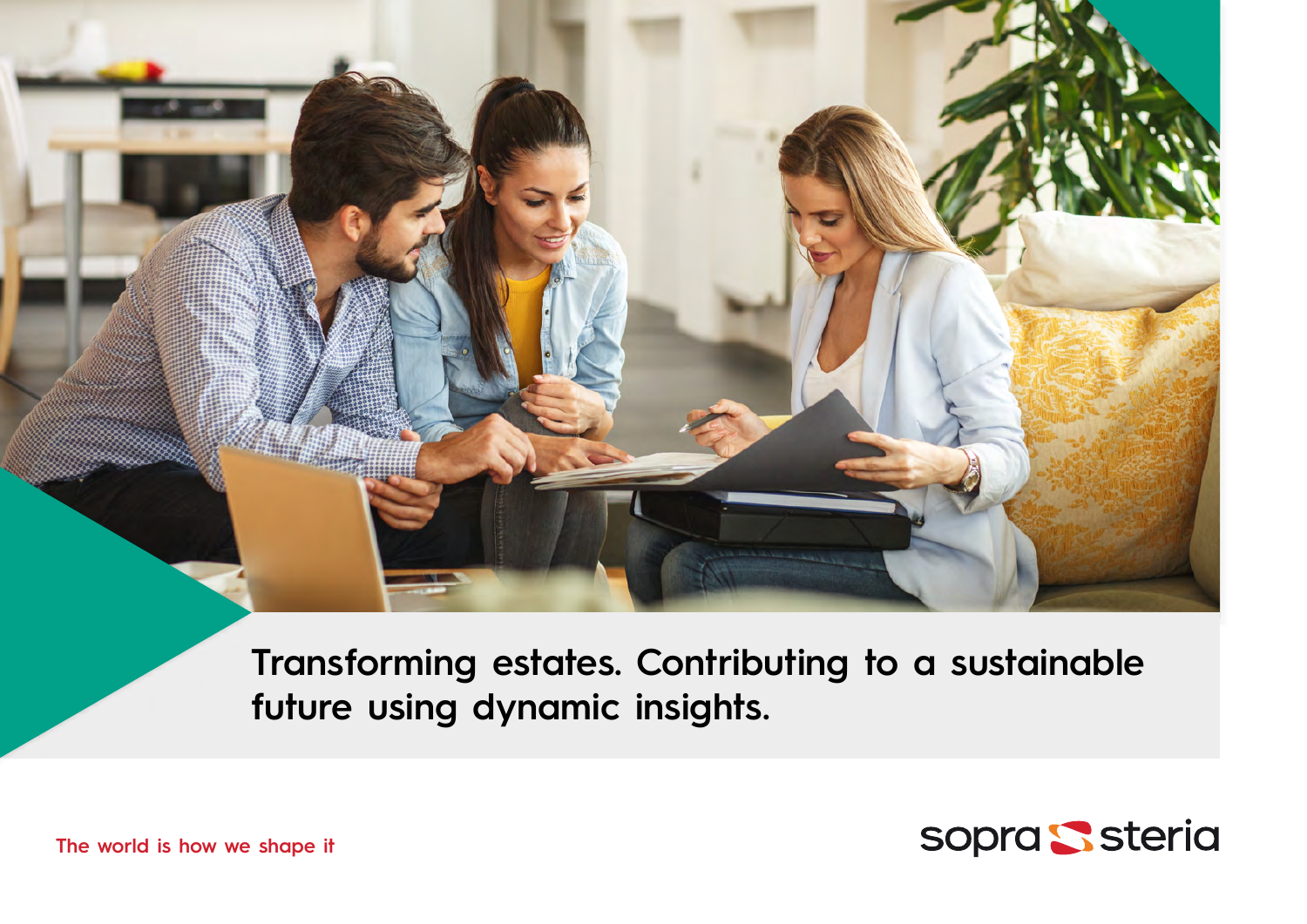### **Introduction**

**Sustainability is high on everyone's agenda, but what do we actually mean by sustainable goals when it comes to Estate Management, and how can we measure and manage the impact organisations have, both positive and otherwise?**

In a recent UK Market Intelligence Survey conducted by Sopra Steria\*, 58% of the customers questioned, stated that 'achieving Net Zero (decarbonisation) by 2050' was their top environmental sustainability priority for their Estate Management strategy, with 72% of health customers and 48% of government customers anticipating that their spend on sustainability consulting and strategy services would increase over the next 12 months. These intentions are good, but the reality of implementing meaningful change is a huge challenge.

Working towards and investing in a future that will be cleaner, safer and healthier, starts with small steps in the right direction and most importantly, it starts with understanding where we are and mapping out where we need to get to.

**In essence, the wellbeing of the future depends on the decisions we make today, and to make informed decisions, we need to start with collating the right data and insight.**



*\*Source: UK Market Intelligence Survey, Sopra Steria, January 2022.*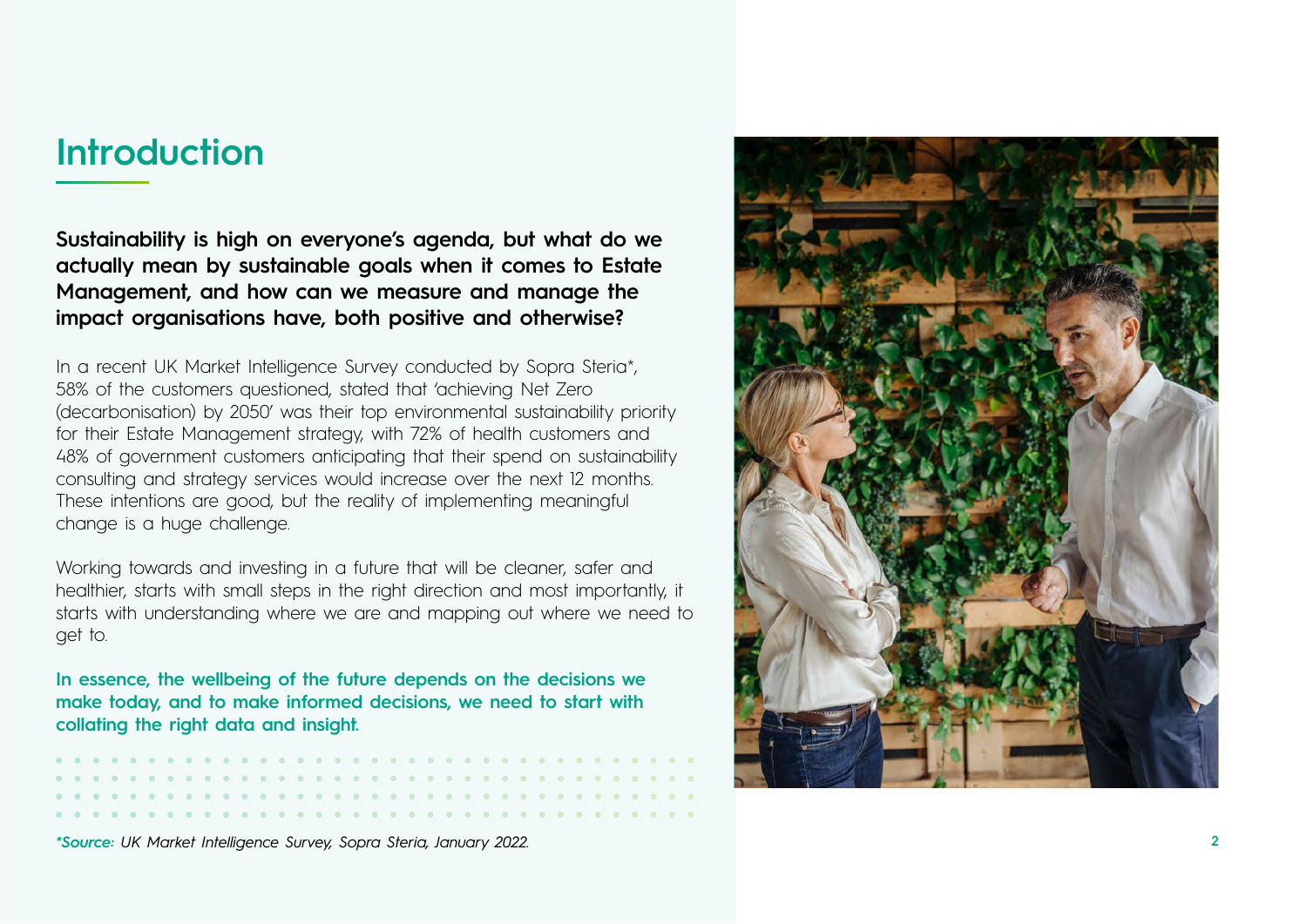### **Dynamic insights**

**Dynamic insights provide a real-time view of what's happening across an estate at any one time. This means the right operational, tactical and strategic decisions can be made to deliver a better experience for customers, employees and partners, whilst managing assets, property and infrastructure to meet sustainability and Net Zero goals.**

Data is of course a vital asset, but not when it's stored in a closed environment, only providing retrospective information or not even utilised to its fullest extent across an organisation. For data to provide dynamic insights, it needs to be integrated, open, actionable and those using the data must understand the true value when collating and using the data to its full benefit.

With access to dynamic insights, Estate and Facility Management teams have the opportunity to optimise best practices, address issues before they escalate and prioritise time and investment in the most relevant areas which support the organisation's strategic objectives to drive meaningful change. In terms of meeting sustainability goals and achieving net zero, there are several challenges facing estate managers:

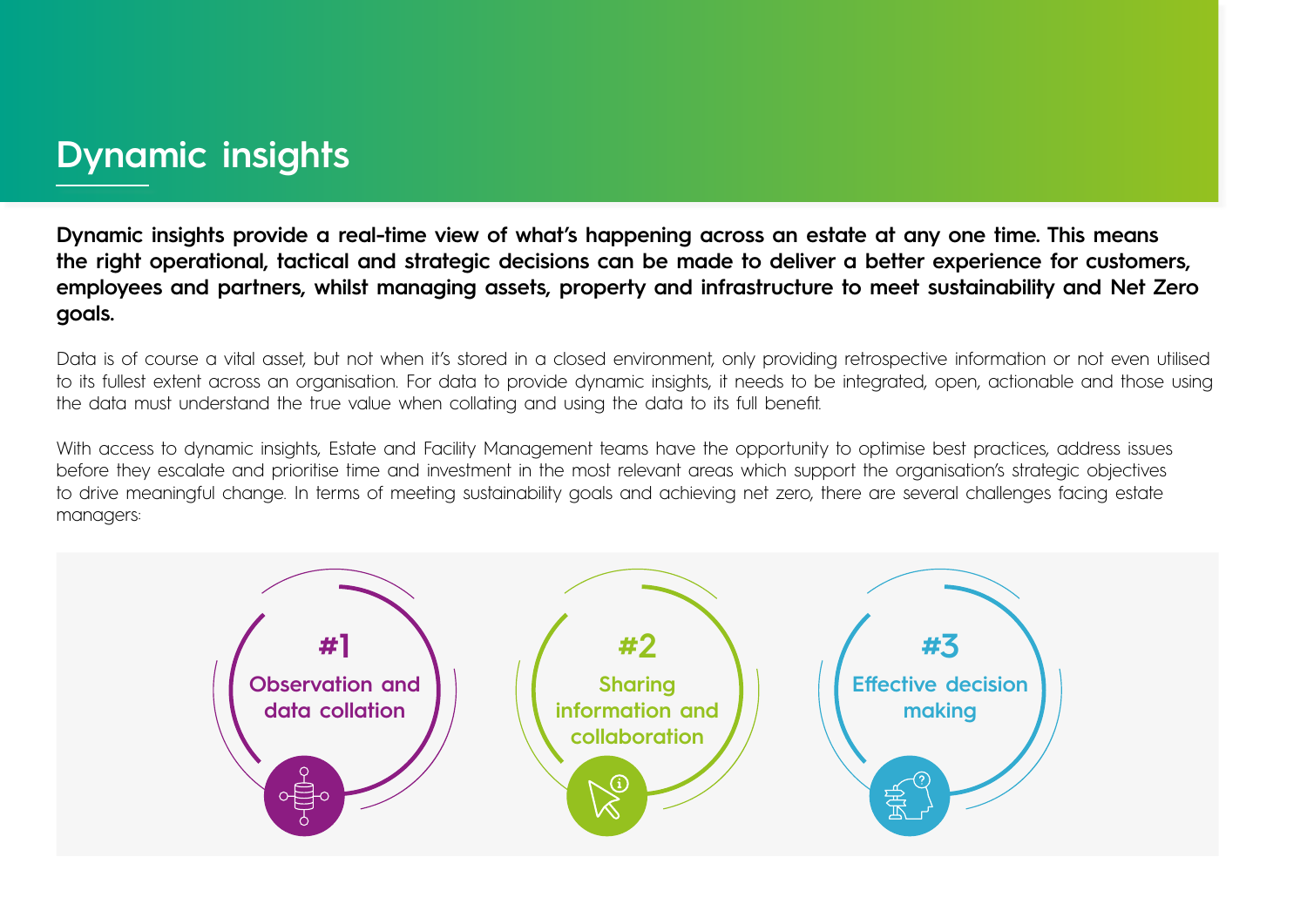



**Meeting sustainability goals includes observing energy and water consumption and monitoring factors which contribute to the carbon footprint in terms of maintenance, materials and equipment, as well as understanding how people are using the buildings across an estate.**

Bringing together the various information sources is the first step. Unfortunately, many organisations fail at this point, becoming bogged down in the detail or simply buried under the overwhelming amount of data points they have now have sight of. However, there are many tools in the market which can quickly and efficiently use those existing data points. An example of this is an Energy, Sustainability and Waste Audit/Analysis, which is an exercise that helps monitor consumption and utilisation, which can bring immediate cost savings. Insights from this type of analysis can provide a catalyst for the creation of an environmental sustainability and optimisation action plan, by understanding the current situation, and identifying opportunities for improvement.

In our experience, what many organisations are actually looking for is greater interoperability and a solution which can evolve over time, not just another software product to manage. Whilst estates strategy is key to medium and long-term planning, there is also the day-to-day operations to consider. Buildings need constant attention whether its adjusting to the changing needs of the people using the space, the changing climate or simply ensuring that the people in the space are safe. Across the private and public sector, there are thousands of daily requirements from customers and end users reporting repairs or clients requiring time bound statutory maintenance checks carried out. This daily struggle of immediate action often impacts an organisations potential to plan for the future, especially since the nature of property management is often relatively transactional and short-term.

However, by bringing together data to create a real time picture of an estate, its assets and the people using it and by creating a real time 'command centre', organisations can deal with both the day-to-day issues whilst also responding to its bigger, time pressured challenges such as meeting environmental, social and financial sustainability goals.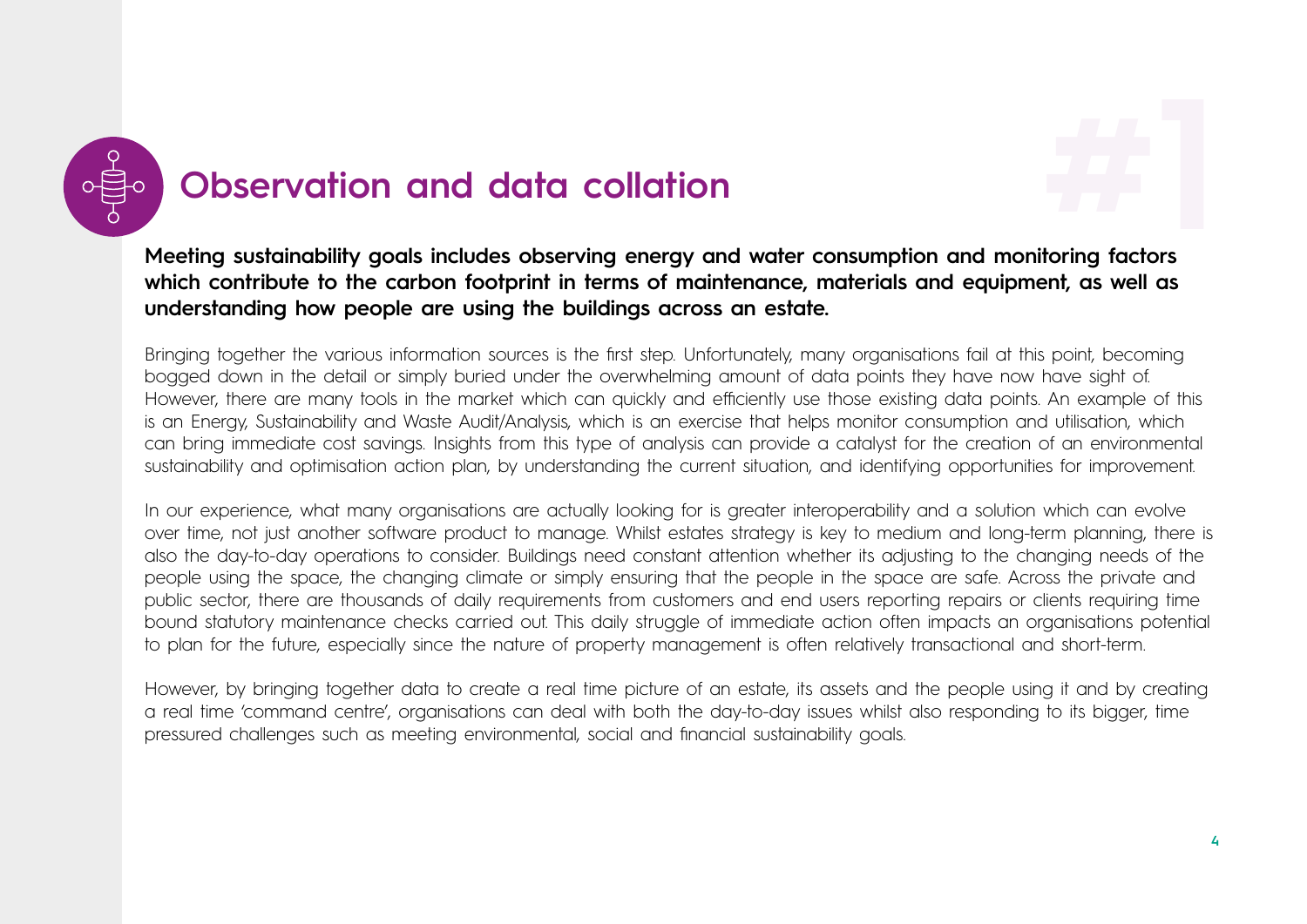

## **Sharing information and collaboration**

**Working in collaboration with partners in the supply chain is essential to minimise negative impacts on the environment, reduce costs and improve the experience of the people who work within the estate. This involves sharing information that allows bigger data sets to be aggregated, analysed and processed. This enables Estate Management teams to assess performance against strategic goals across their estate properties and communities. #2**<br>**#2**<br>#22<br>#22<br>#22<br>#22

Often clients are reliant on their key supply chain partners to provide all of the 'here and now' metrics and data on operational service to buildings and workplaces. However, few organisations are collecting actionable data on carbon emissions throughout the estate including the wider supply chain, even though it's responsible for about 80% of an organisations' emissions. At Sopra Steria we have the proven capability to integrate systems. We also partner with key Computer Aided Facilities Management (CAFM) providers and Facility Management service providers, which enables us to provide a full "wrap around" integration service, from help desk to scheduling to compliance and sustainability reporting. This enables clients to make the right decisions to improve the performance of their estate and supply chain without having to fully replace its end-to-end Estate Management technology.



# **By optimising digital technologies and integrating data and digital networks, teams are able to make better, smarter and greener decisions to meet their goals and objectives. #3**

This includes assessing how estates are being used and how improvements can be made by finding pathways to more effectively manage energy and water consumption whilst ensuring a sustainable and ethical supply chain. A people-centric approach to sustainability is also important to ensure accountability for issues such as preventing modern slavery, contributing to the community, and improving social mobility by providing access to education, skills and employment.

Making a positive contribution to a more sustainable world is about finding ways to meet the needs of the present, without compromising the ability of future generations to do the same. Technologies that will help Estate Management teams to achieve this are evolving, with advances in digital technologies helping to make ESG data more actionable.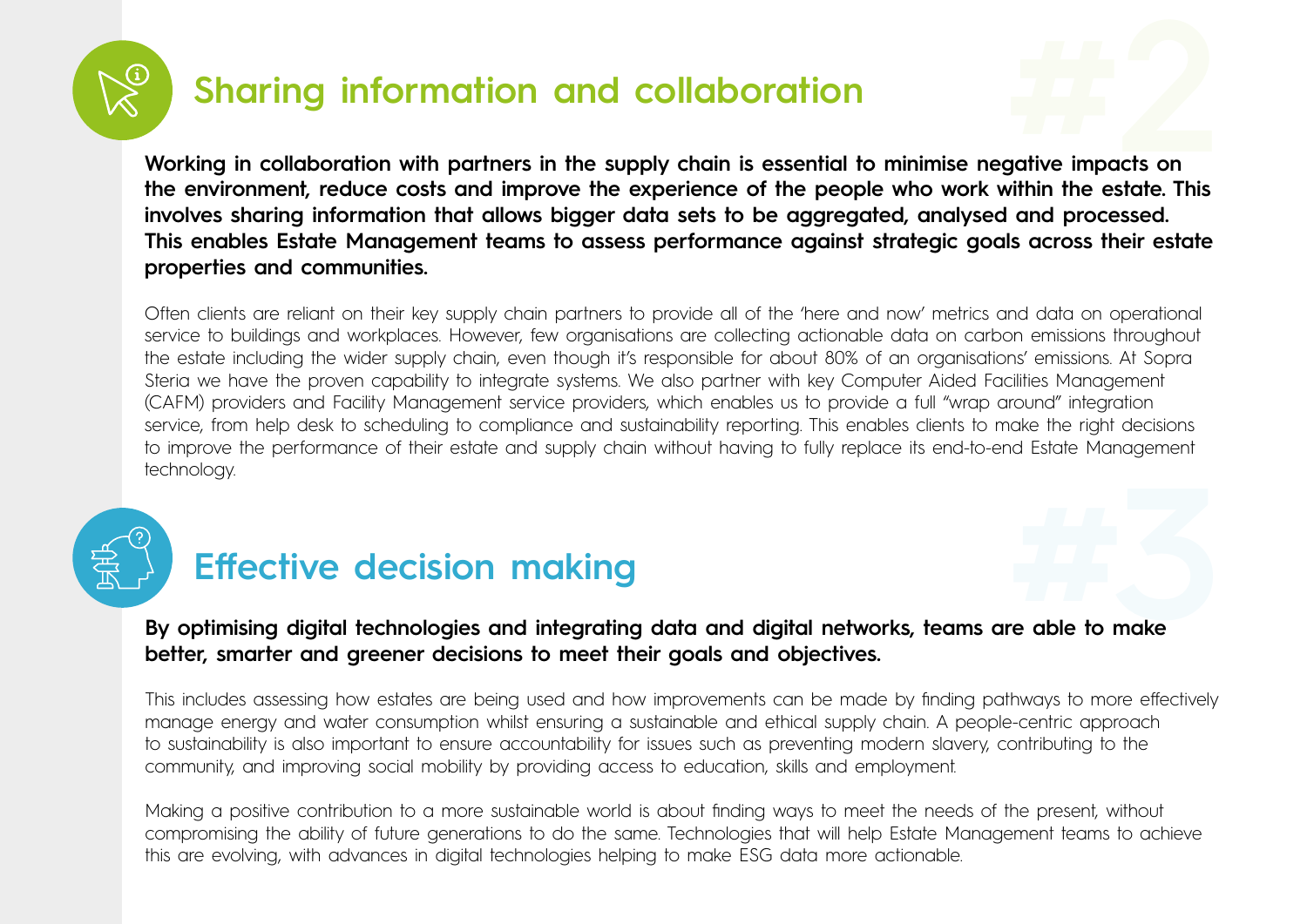### **The role of digital technology in making ESG data actionable**

**Artificial Intelligence (AI) and the Internet of Things (IOT) helps us by observing the world around us, collating information and making decisions based on data from disparate sources. There are also a growing number of platforms that allow the consolidation of reliable Environmental Social and Governance (ESG) data in one place that conveys intra and inter-company comparisons and real-time monitoring.**

**When we conceptualise and develop digital technology systems, we can see similarities with how humans learn and expand upon our knowledge.**

**Firstly,** we observe the environment using our senses. From a digital technology perspective, this is done using cameras, smart sensors and other connected devices, from which we can collect good quality data and measure the carbon emissions of individual products as they move through the estate and wider supply chain.

**Secondly,** we need to be able to share and communicate information across multiple systems, including the internet and the cloud. In a similar way to how we would communicate with each other in day-to-day interactions.

Thirdly, we need to be able to make sound decisions. Al's ability to scan vast data records, automate processes, identify patterns and interpret the results is a key advancement. Machine learning enables teams and stakeholders to improve our learning and enhance the processes that enable smarter, more informed decisions.

**Similar technologies can be used to realise Net Zero and other sustainability targets across all sectors. However, it's the human intervention and what is done with the data and insights that will make the difference.**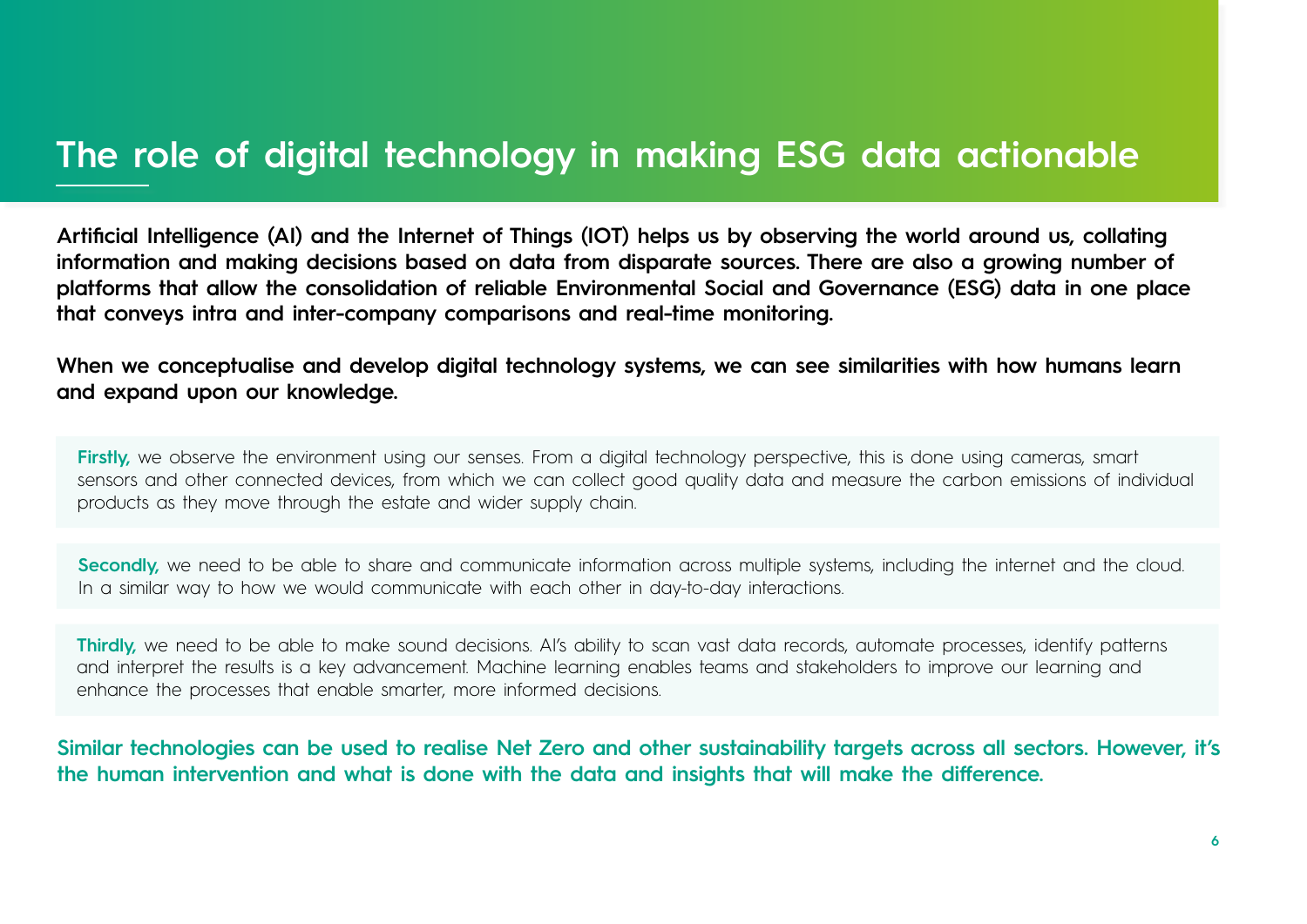**It's wishful thinking to hope that technology will solve all our problems in this field. We need to improve our data literacy to help us understand sustainability data holistically and in context and enable better decisions.**

**In an AI and IOT scenario, raw sensor data has little value without the application of some rules, intelligence and governance to generate Insight. Similarly, having the Insight only delivers value if you are using it to trigger:**

**a) A service intervention -** We can see that this air conditioning unit is operating outside of set tolerances therefore we are going to despatch an engineer to intervene before 100% failure.

### *Or*

#### **b) Analysis of historical data generates Insight which changes behaviour**

**–** e.g. past two years we can see tickets relating to the automatic, electronic blinds at the end of July so we generate planned maintenance ticket for mid July.

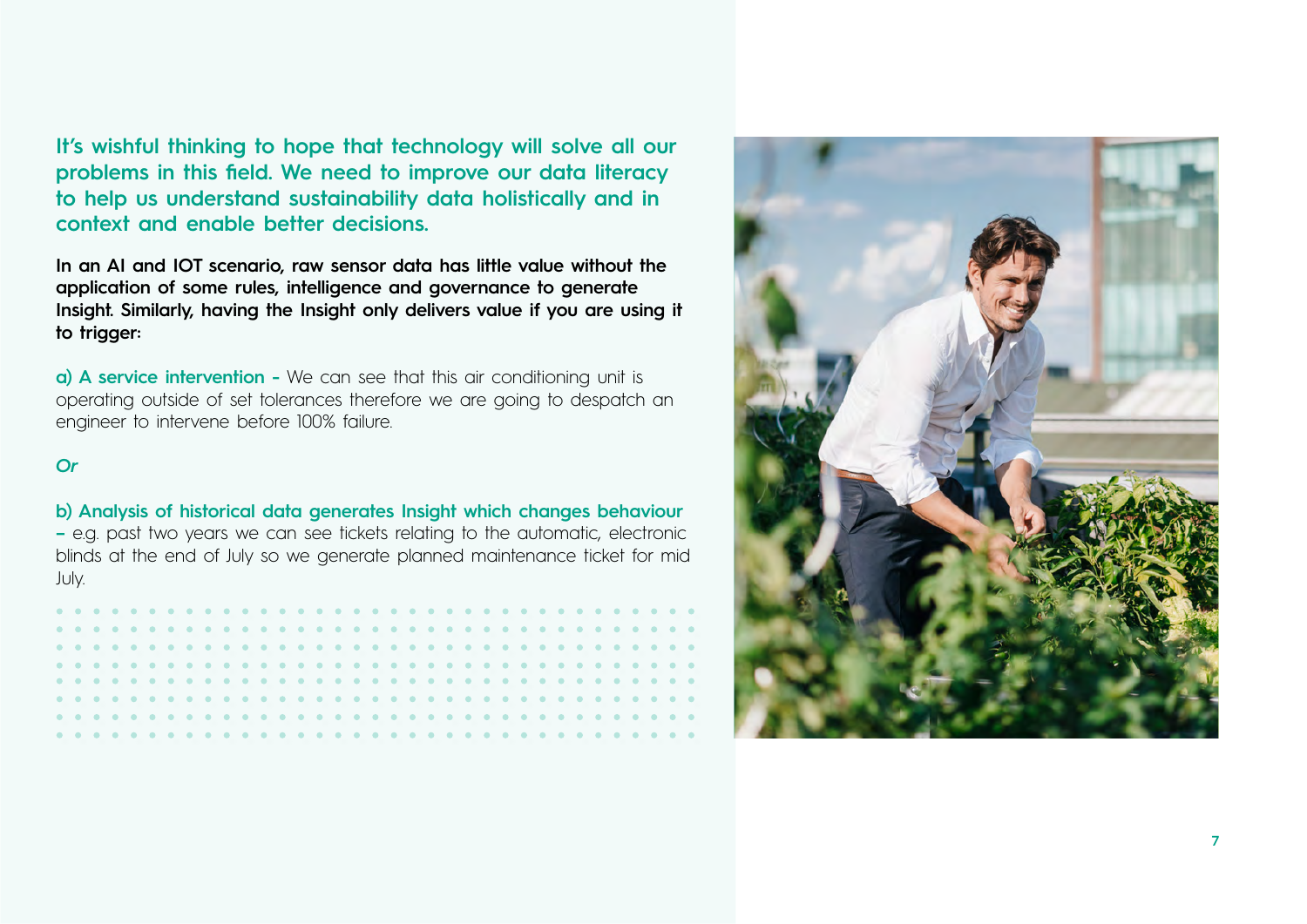**Building a more sustainable future, and in fact a more sustainable present, is an immense task. It requires us to act smarter, with more agility. It forces us to innovate and find better ways, based on insight rather than guesswork. Collaboration is key but collating and sharing information and data about our estates is not enough on its own. Effective solutions require innovation, collaboration and people with a diverse set of skills, from different backgrounds and across multiple disciplines to work together to find solutions. Co-designed solutions are needed to bring about the step change needed if we are going to be able to meet our Net Zero and sustainability goals.**

### **Conclusion Leading the way in sustainability**

**Sopra Steria has over a decade of practical experience in measuring, understanding and managing our GHG (carbon) emissions, and are preparing to make our own transition to Net Zero by 2028. Ranked in the top 2% of companies globally for managing our greenhouse gas emissions, we ensure that we're reducing our negative impact on the environment while leading the way in sustainability.**

We're proud to be certified **CarbonNeutral®** for our offices, data centres and business travel. Where possible, we use renewable energy to avoid emissions of greenhouse gases – and we offset the emissions that we cannot avoid by sponsoring clean energy programmes.

**Now we're helping our clients on their journey to Net Zero.**

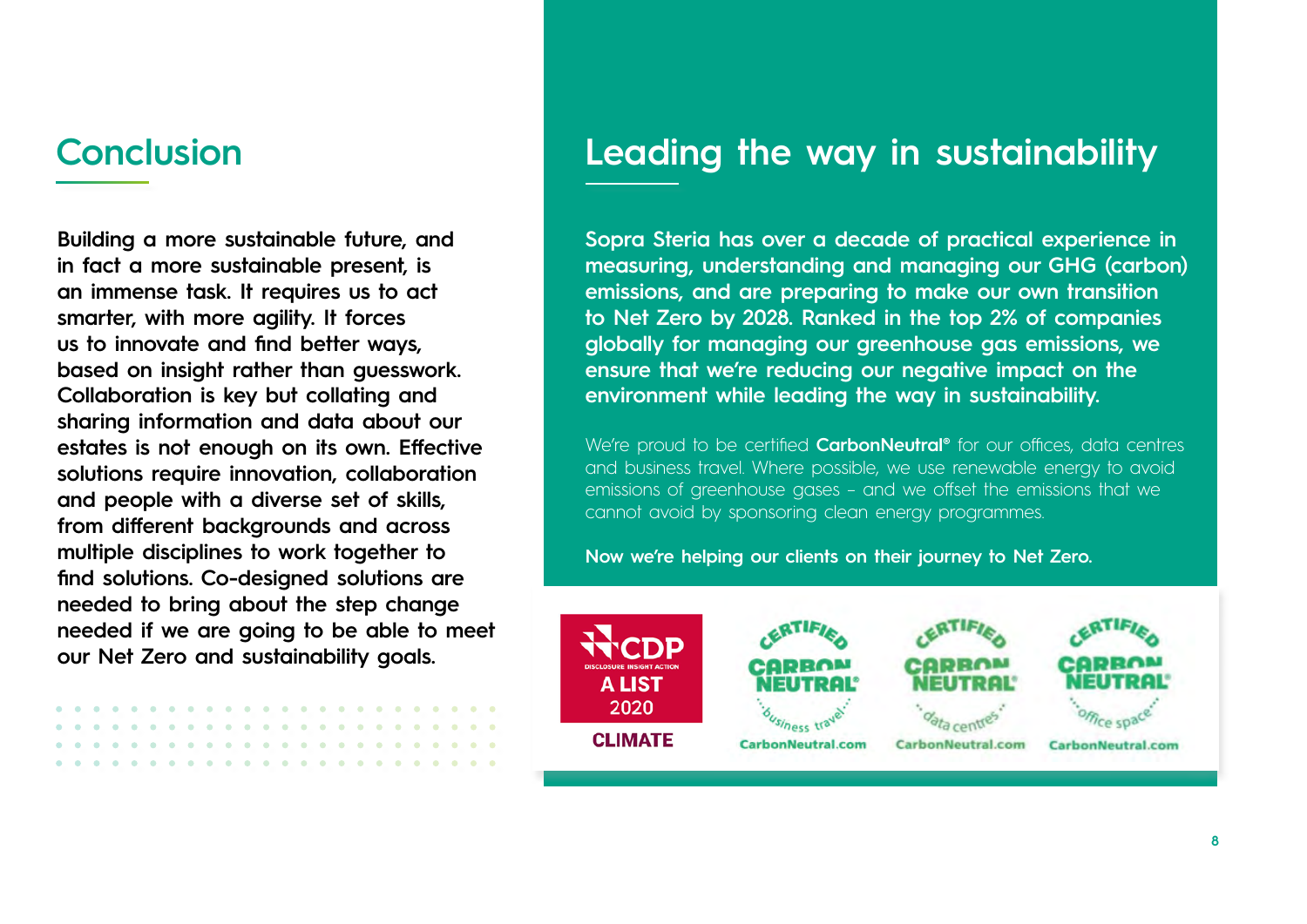### **About Sopra Steria**

**At Sopra Steria we recognise the challenges for our customers and their suppliers with integrating legacy systems and mobilising large complex contracts whilst maintaining a clear and defined level of dynamic insight for both tactical, short-term measures but also for strategic, long-term objectives.**

With our experience in mobilising large complex contracts with public and private sector clients, we help clients to optimise their physical estates through true digital transformation. Sopra Steria's consulting capability works closely with organisations to drive the change required. We understand that every organisation has different needs to address, which is why we help to navigate your challenges and work with our network of trusted partners to tailor a solution to meet your specific needs for today, whilst ensuring you have the insights you need to plan and deliver a better, more sustainable future.







**In the Top 5** European digital services companies